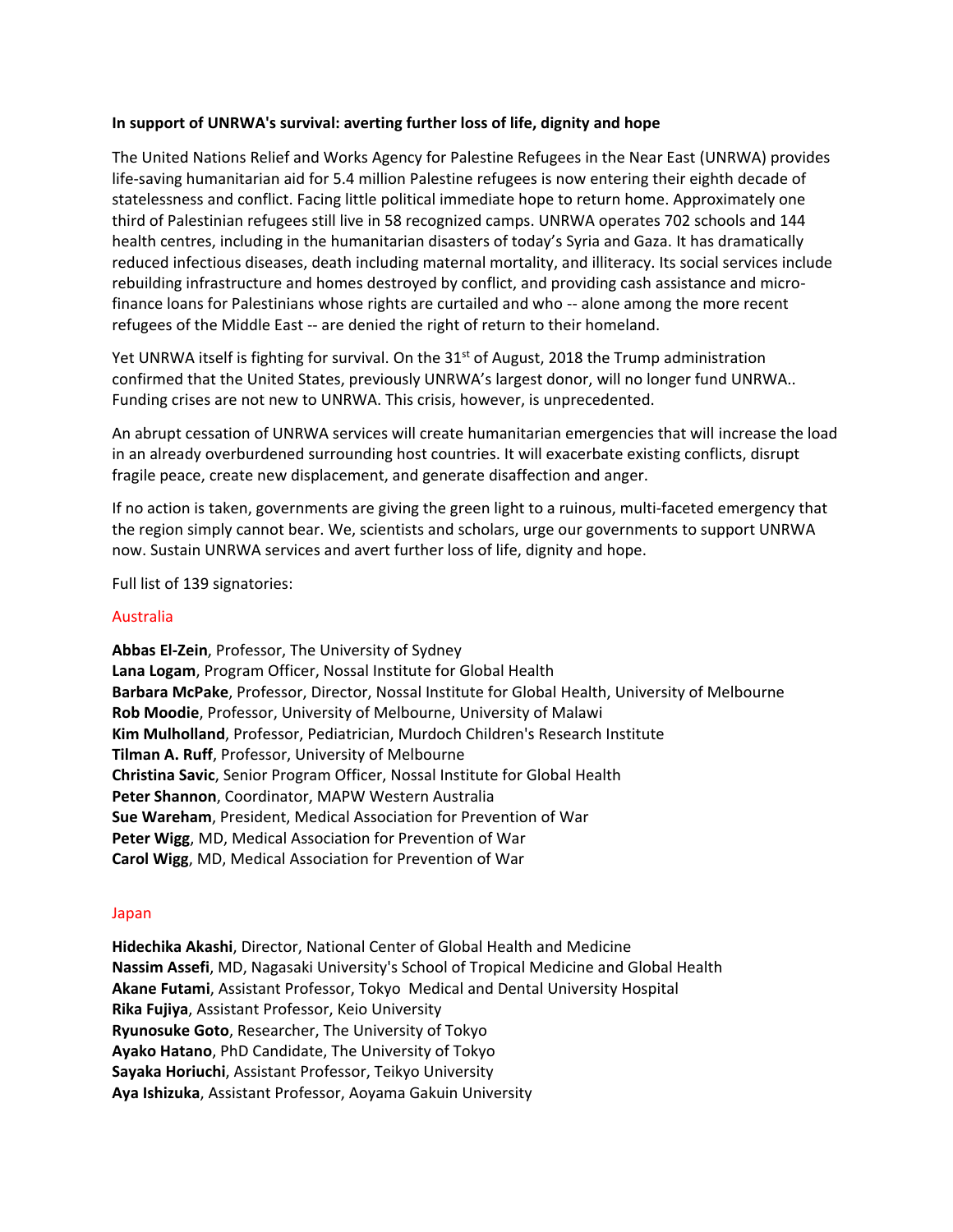**Taizo Imano**, Associate Professor, Chukyo University **Yosuke Inoue**, Postdoctoral Scholar, University of North Carolina at Chapel Hill **Rumi Iwata**, Development Consultant **Kenichi Kashiwagi**, Associate Professor, University of Tsukuba **Akiko Kitamura**, Visiting Scientist,T he University of Tokyo **Junko Kiriya**, Assistant Professor, The University of Tokyo **Shota Furukawa**, Researcher, The University of Tokyo **Kiyoko Furusawa**, Professor, Tokyo Woman's Christian University **Masamine Jimba**, Professor, The University of Tokyo **Yasuhiko Kamiya**, Professor, Nagasaki University **Yasushi Katsuma**, Professor and Board of Trustees Member, Waseda University **Miyuki Kinjo**, Visiting Researcher, Ritsumeikan University **Kazumi Kubota**, Assistant Professor, Yokohama City University **Mariko Morioka**, Researcher, Keio University **Akihisa Matsuno**, Professor, Osaka University **Yoshimi Matsuo**, Director, NPO Treasures of The Planet **Chiaki Mishima**, Family Physician, Platanus Medical Cooperation, Aoba Urban Clinic, JMA JDN **Takashi Miyachi**, Researcher, Akita University **Hiroaki Miyata**, Professor, Keio University **Kenichiro Nagata**, Researcher, The University of Tokyo **Haruyo Nakamura**, Senior Researcher, Global Link Management, Inc. **Makiko Nambu**, PhD Student, Tokyo University of Foreign Studies **Eiji Nagasawa**, Professor, The University of Tokyo **Aiko Nishikida**, Associate Professor, Tokyo University of Foreign Studies **Shuhei Nomura**, Assistant Professor, University of Tokyo **Sayumi Nozaki**, Researcher, Tokyo Women's Medical University **Masaaki Ohashi**, Professor and Director, University of the Sacred Heart **Haruka Sakamoto**, Researcher, University of Tokyo **Miho Sato**, Assistant Professor, Nagasaki University **Motoya Sato**, Researcher, The University of Tokyo **Kiho Shin**, Associate, NPO Treasures of The Planet **Takao Takahara**, Professor, Meiji Gakuin University **Tomoyuki Tanigawa**, Physician, Graduate School of Public Health **Hiroko Taniguchi**, Masters Candidate, The University of Tokyo **Atsuro Tsutsumi**, Associate Professor, Kanazawa University **Manami Uechi**, MMSc-GHD Candidate, Harvard Medical School **Akira Usuki**, Professor, Japan Women's University **Yasue Yoshino**, Nurse

#### United Kingdom

**Éimhín Ansbro**, Research Fellow, London School of Hygiene and Tropical Medicine **Vera Araújo-Soares**, Senior Lecturer, Newcastle University **Karl Blanchet**, Professor, Director of the Health in Humanitarian Crises Centre, London School of Hygiene and Tropical Medicine **Josephine Borghi**, Associate Professor, London School of Hygiene and Tropical Medicine **Joanna Busza**, Associate Professor, London School of Hygiene and Tropical Medicine **Oona Campbell**, Professor, London School of Hygiene and Tropical Medicine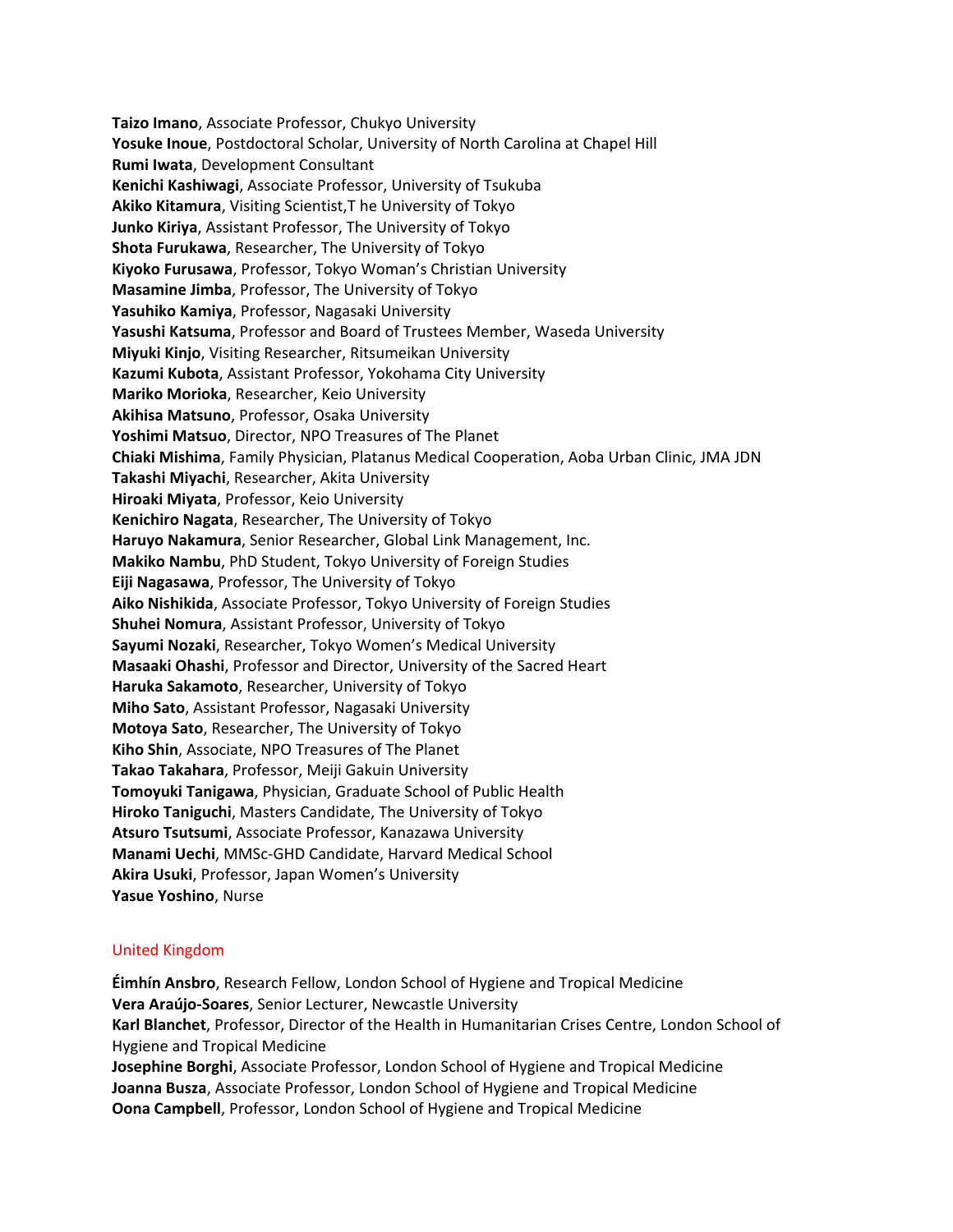**Sir Iain Chalmers**, Coordinator, James Lind Initiative, Oxford University **Francesco Checchi**, Professor, London School of Hygiene and Tropical Medicine **Karin Diaconu**, Research Fellow, Queen Margaret University **Paula Dominguez- Salas,** Postdoctoral Researcher, Royal Veterinary College, University of London Elizabeth Dubois, Researcher Associate, Imperial College London **Gene Feder**, Professor, University of Bristol **Liz Grant**, Professor, University of Edinburgh **Shakoor Hajat**, Associate Professor, London School of Hygiene and Tropical Medicine **Alastair Hay**, Professor (Emeritus), University of Leeds **Darryl Humble**, Programme Leader, Senior Lecturer, Northumbria University **David McCoy,** Professor, Queen Mary University of London **Martin McKee**, Professor, Research Director European Observatory on Health Systems & Policies, London School of Hygiene and Tropical Medicine **Susan Michie**, Professor, Director of UCL Centre for Behaviour Change, University College London **Christopher Millett**, Professor, Imperial College London **Adrianna Murphy**, Assistant Professor, London School of Hygiene and Tropical Medicine **Mica Nava**, Emeritus Professor, University of East London **Kate O'Donnell**, Professor, University of Glasgow **Jennifer Palmer**, Assistant Professor, London School of Hygiene and Tropical Medicine **Preeti Patel**, Co-Director, Conflict and Health Research Group, King's College London **Salman Rawaf**, Professor, Imperial College London, Director, WHO Collaborating Centre **Bayard Roberts**, Professor, London School of Hygiene and Tropical Medicine **Suhail Shiekh**, Research Assistant, London School of Hygiene and Tropical Medicine **Tim Shallice**, Professor Emeritus, University College London **Neha Singh**, Research Fellow, London School of Hygiene and Tropical Medicine **Matt Baillie Smith**, Professor, Northumbria University **Richard Sennett**, Professor, London School of Economics **Richard Sullivan**, Professor, Director, Institute of Cancer Policy, King's College London **Adrienne Testa**, Assistant Professor, London School of Hygiene and Tropical Medicine **Graham Watt**, Professor, Glasgow University **Sophie Witter**, Professor, Queen Margaret University **John S Yudkin**, Emeritus Professor, University College London

# United States

**Jacqueline Bhabha**, Professor, Director of Research, Harvard University **Melani Cammett**, Professor, Harvard University **Goodarz Danaei**, Associate Professor, Harvard University **Ishac Diwan**, Visiting Professor, Columbia University **Nir Eyal**, Associate Professor, Harvard University **Wafaie Fawzi**, Professor, Harvard University **Paul Gregg Greenough**, Assistant Professor, Harvard University **Amy Hagopian,** Associate Professor, University of London **William Hsiao**, Professor, Harvard University **Margaret E. Kruk**, Associate Professor, Harvard University **Ana Langer**, Professor, Harvard University **Jennifer Leaning**, Professor, Harvard University **Terry McGovern**, Chair, Heilbrunn Department of Population and Family Health, Columbia University